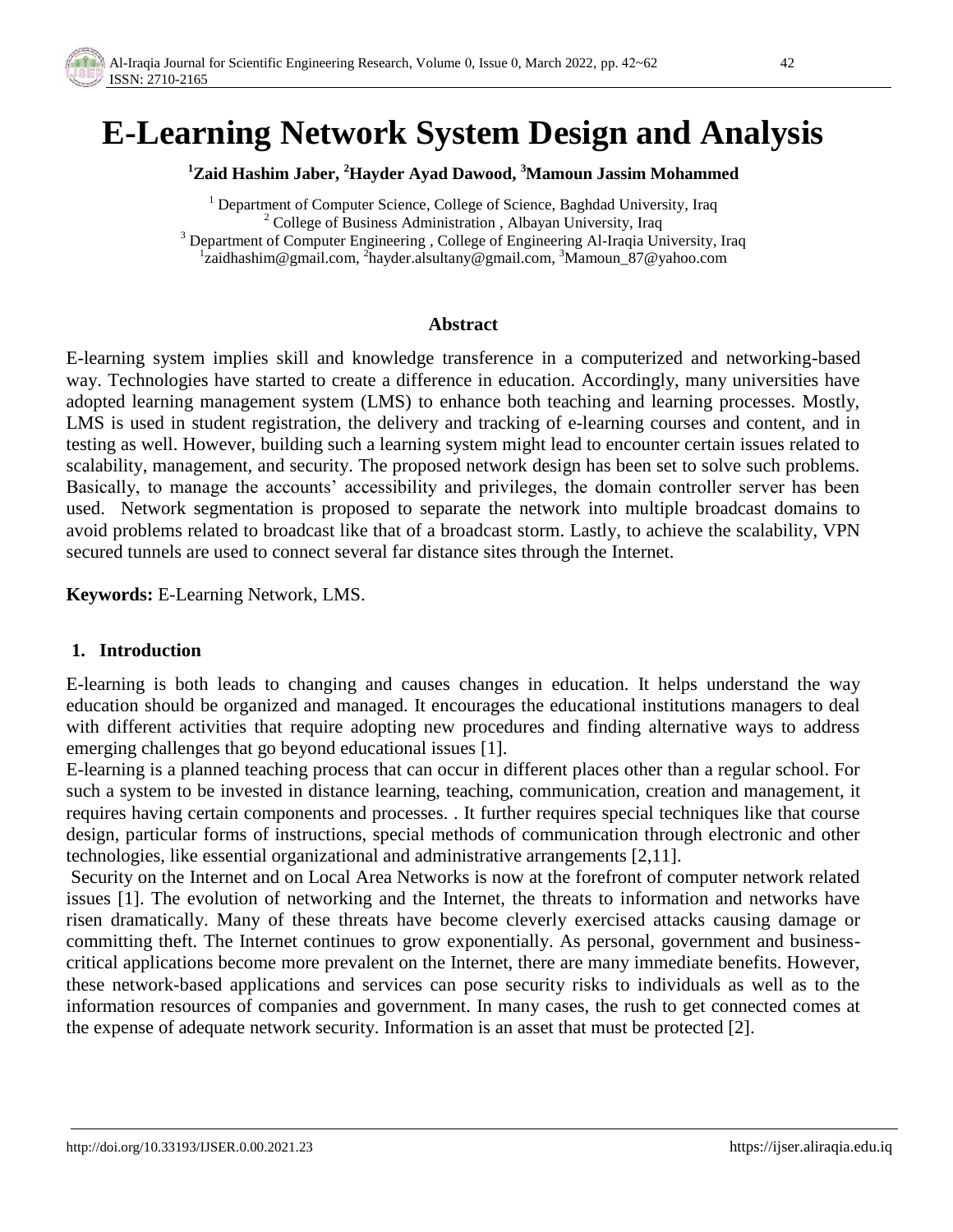# **Issues Related to E-learning System Network Design**

During the last two decades, security issues were given the priority by the computer network researchers when using Internet and Local Area Networks (LAN) in application designs [1].

Apparently, the evolution of the Internet and networking has directed the attention to threats targeting the information and networks in a dramatically way. Many of these risks were cleverly exercised to cause damage or commit theft. That is to say, though the use of internet has entered into personal, government and business-critical applications, causing as a result many immediate benefits, yet it is not void of any disadvantages. That is; such network-based applications and services have led to many security risks to individuals as well as to the information resources of companies and government. A case in point is when one rushes to get connected without checking whether the network security being connected to is protected, safe or adequate. [2]

The issue of security has grown more and more with the development of personal computers, LANs, and the wide-open world of the Internet; this is because the networks of today has become more open. As ebusiness and Internet applications continue to grow, finding the balance between being isolated and being open considered as a critical task.

Firewall devices are software or hardware that enforce an access control policy between two or more networks. Such technology were introduced in businesses to create a kind of balance between security and simple outbound access to the Internet, as the ones used for e-mail and Web surfing services. Network security is the most vital component in information security. This is because it helps secure all information passed through networked computers [3, 4].

As the computers and networked systems increased in their popularity, the need for having reliable computers and network security has become increasingly necessary and essential. This is because such an increase opposes an increase in the number of various kinds of internet threats. Speaking of the campus network, it is critical and plays an important role in any organization. Accordingly, network architecture and security has become as important as air, water, food, and shelter. Computer network security threat and architecture are highly critical issues. Apparently, the security may include identification, authentication and authorization, and surveillance camera to protect integrity, availability, accountability, and authenticity of computer hardware or network equipment. There is no ready-made procedure to be followed when designing a secure network. Generally any design should take into account the needs of an organization [5,6].

Recently, the infrastructure of the designed network has become a critical part of some IT organizations. It is urgently needed to support future expansion in a reliable, scalable and secure manner. These considerations in designing a network require from the designer to define the client's unique situation, i.e., the current technology, application, and data architecture. To make an e-learning system for universities, a physical network infrastructure is required for a contemporary university network. University Management and IT manager can identify the kind of network they want to set up, the upcoming plans, and its expected growths. Contingencies for the future area, power, and another resource must be part of the physical layout of a university. Building a contemporary university network atmosphere also demands functional as well as safety elements that go beyond IT department's obligations and skills[7].

However, there are some other issues that might be encountered when designing a network. These include the following: management, scalability, availability, and integrity. The present research is concerned with proposing a network design to improve the network performance of the e-learning system. Accordingly,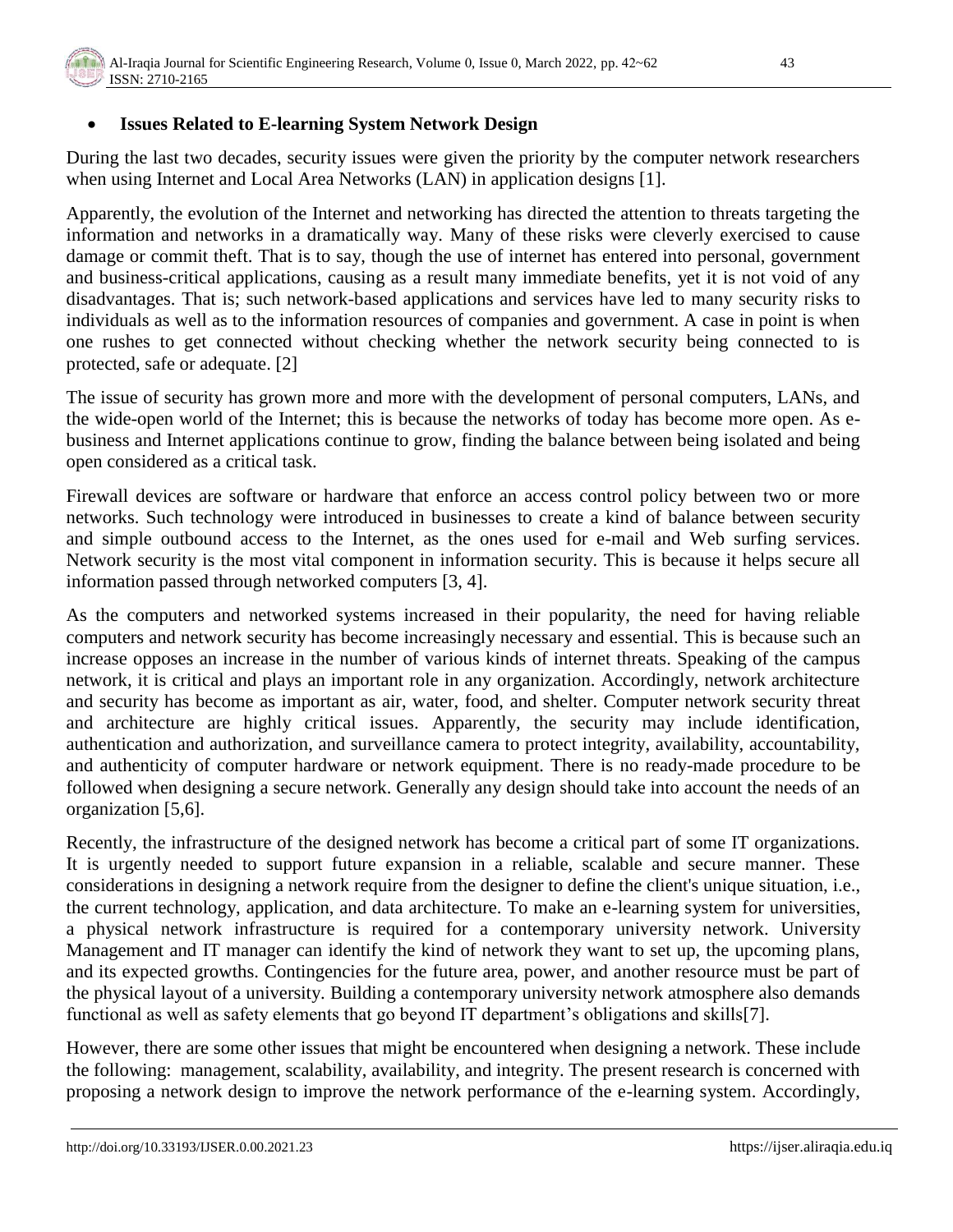the rest of the sections of the paper will be dedicated to conduct a survey for the available literature review. Then, it will be followed a section on the initial network design and the proposed enhanced network design. Later, the main steps of the network configuration and the results will be examined and discussed. After that the conclusion will be summarized and finally suggestions for future works will be highlighted [8].

# **2. Literature Review**

Lalita Kumari et al., introduced various problems that were related to current network information security together with their solutions. They represented the current security status of the campus network, analyzed security threats to the campus network and finally described the strategies that help maintain such security [3].

Ramaswamy described and analyzed three generations of network segmentation techniques – Virtual Switches and Physical NIC-based, VLAN-based and Overlay-based, as well as the overlay-based virtual network segmentation and its characteristics, such as scalability and ease of configuration. Cloud Data centers are generally made up of Virtualized hosts. Network Segmentation (Isolation), Traffic flow control using firewalls and IDS/IPS are basic components that are needed to form the primary networkbased security techniques where the first one represents the foundation to the other two [7].

Neal Wagner, et al., examined an alternative method for evaluating the segmentation of architectures . This objective was met by using a continuous-time Markov chain that helps model the changes in the network state based on relevant network parameters, like that of vulnerability arrival rate, patch rate, etc. The model was realized by an event-based network simulation and demonstrated via a case study to evaluate a range of candidate architectures [8].

Jiejun, et. al., c a multi-layer alternative and compared the latter to a link layer approach. Results have shown that the multi-layer architecture provides better services. That is; an efficient cross-domain mobility and an effective security protection was provided to wireless communications across heterogeneously managed network domains. The researchers further implemented a point-to-point layerindependent security model and a differentiated policy management model to realize the multi-layer architecture. The implementation and experiments confirmed once more the efficiency and effectiveness of the suggested design [9].

Umesh discussed the tools and solutions available for network management. He further discussed the challenges involved in implementing such network management solutions and proposed a simple solution for a pro-active network management solution. This solution was tested by implementing the previously proposed solution in a large enterprise. The implementation made the stakeholders able to achieve higher efficiency and do proactive network management [10].

## **3.Proposed enhanced System design**

The proposed system is mainly a modified campus network through which the higher authority can directly contact any employee/staff/department. This system helps recall the individual e-mailing system. Such e-mails can be done through different communicating network tools; however, the suggested system is fully maintained by the university authority itself. This feature by itself helps the university authority ensure security without relying on those communicating networking tools; this is because the system is secured by itself, and so different network threats will be prevented by themselves. Such a feature increases the capability of the university authority as well as maintains their privacy.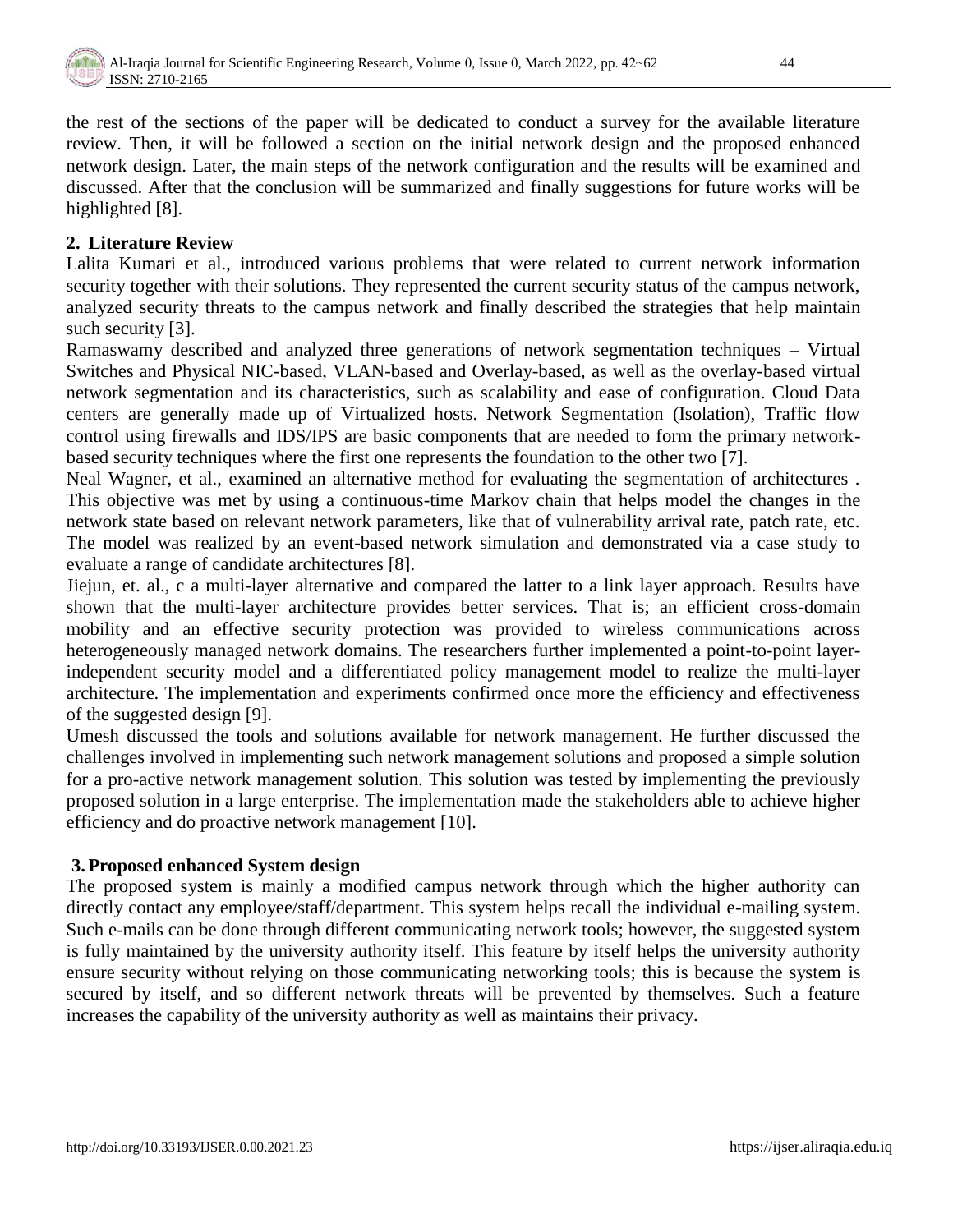However, this section illustrates two types of schematic diagrams that revolve around the E-learning network design. The former demonstrates the traditional (simple) schematic diagram of e-learning network whereas the latter illustrates the suggested enhanced e-learning network design. The following figure illustrates the initial schematic diagram of the e-learning network.

As it is seen, the schematic diagram contains a data center which consists of a database and a web application server as the main servers. This data center is connected to the inside hosts of other departments through a switched network. The diagram further includes a figure that in return contains wireless users connected to the datacenter using point to point WLAN (2.4 GHz or 5 GHz).



**Local Sites (Wired)** 

Figure 2. Schematic Diagram of the Designed E-learning Network

The main advantage of using wireless connection is to allow the departments which are in different buildings to be connected to the main network. The model of all switches that is used in Figure 1 is Cisco Catalyst 2960.

However, there were some other encountered in this suggested network, like that of Network segmentation, Multi-layer security, Management issue and Scalability issue. Speaking of network segmentation, it consists of two main issues: broadcast domain and broadcast storm.

A. Network segmentation: - all hosts including the wireless hosts are connected to the same broadcast domain; a matter which causes high traffic issue. For example, when any host sending a broadcast, the latter will reach all hosts connected to this network, including the servers in the datacenter.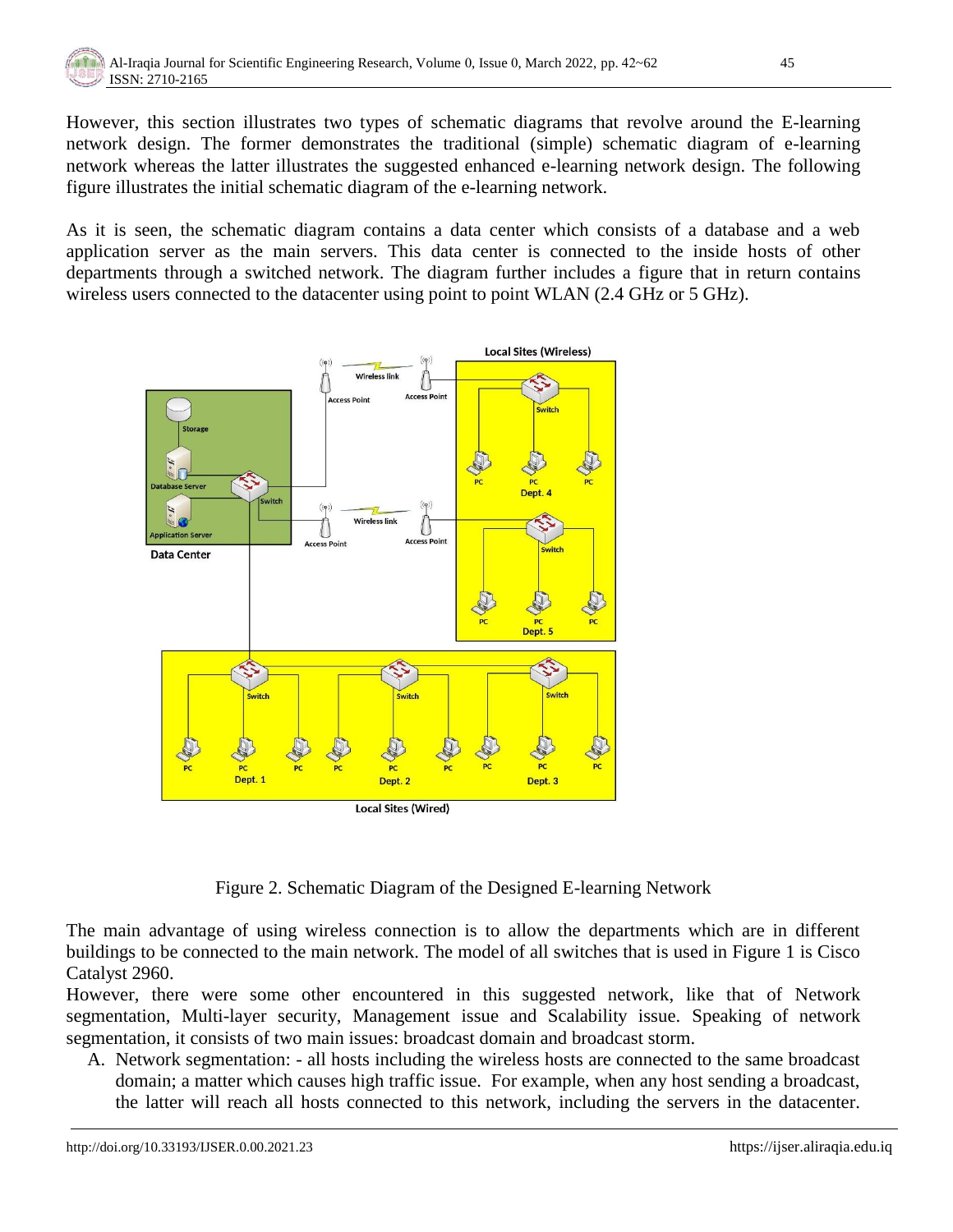However, in some cases, the broadcast may cause broadcast storm when STP (Spanning Tree Protocol) is not enabled in the switches.

- B. The Multi-layer security issue contains the following issues:-
- Application layer issue: The terms non-central authentication and privilege mean that non-legit station can access the system.
- Link layer issue includes the following: -
- Broadcast domain issue as it is illustrated in Network segmentation issue; and
- Wireless security and disturbances because the frequency bands (2.4 GHz and 5 GHz) are unlicense bands and available to public.
- C. Management issue:-

This network does not contain specific station or server for managing purposes or any other devices. Besides, there is no log and auditing system to monitor the activities of the devices and users in the network.

D. Scalability issues:-

As it shown in Figure 1, the network is suitable for connecting hosts within short distance in wired stations using a wire network. the distance was approximately from 100 to 150 meters whereas for wireless users using WLAN, it was 1 to 2 KM depending on the signal strength, the surrounding interference and on obstacles.

In this section, the enhance network design has been proposed to overcome the above mentioned issues through:-

After illustrating the simply designed network for e-learning system and for facing potential issues, the researchers will demonstrate the way the proposed network design is enhanced to overcome the above mentioned problems through several solutions as shown in Figure two.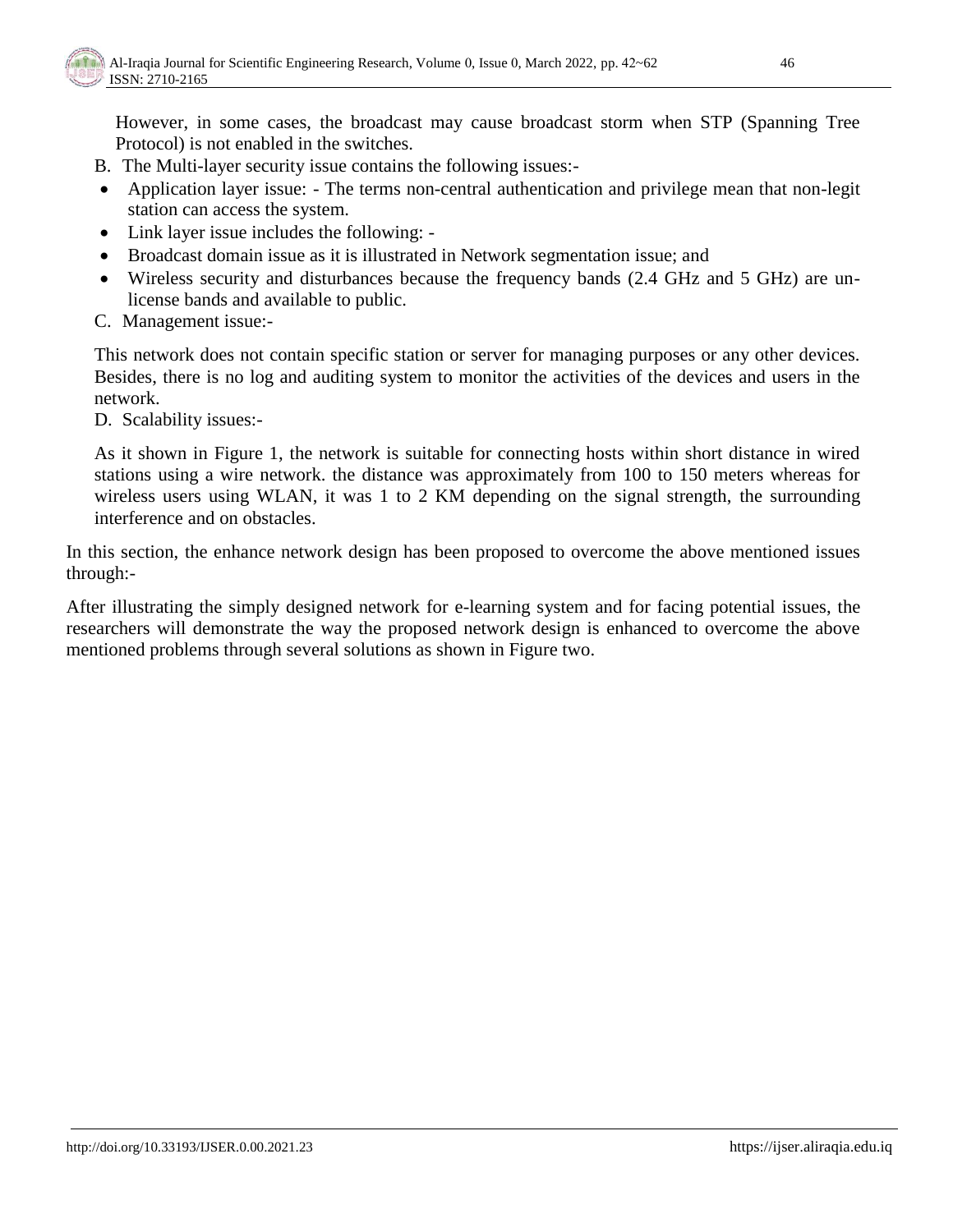

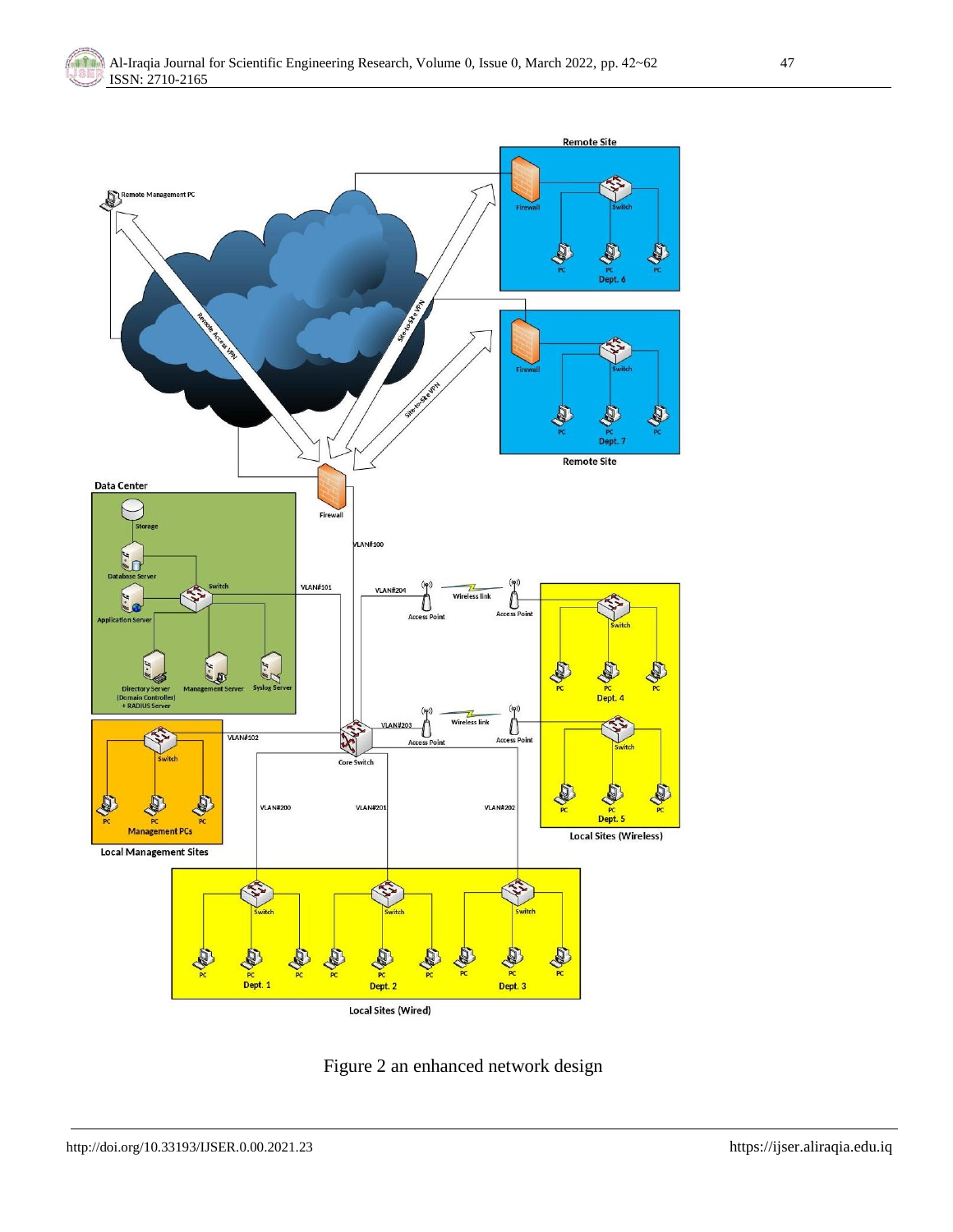

To overcome the single broadcast domain issue, a core switch, Cisco Catalyst Multilayer switch, was proposed to isolate the broadcast domain of datacenter; ie., each of the wired and remote departments. Such a step was accomplished by assigning a unique VLAN ID for datacenter and for the other wired and wireless departments. The core switch was also used to route the traffic from the datacenter to other departments and vise-versa. As for DHCP server for all VLANs, it was used to avoid the manual IP address configuration for hosts.

In addition to the primary servers (database and application server) in the data center, there were also two additional physical servers. The first server consisted of the domain controller and RADIUS server. The domain controller was used to make users' profile with a permission and privilege to the system. The RADIUS server, on the other hand, was used for obtaining the central credentials (username and password) of other network devices. Consequently, the authentication to the stations and network devices was central rather than local. The second server was the Syslog and NTP server; the Syslog server was used to record the different network activities whereas the NTP server was used to synchronize the clock of all other terminals in the system and was needed for the log time in the Syslog server.

WiFi Access II (WPA2) can be used to solve the wireless security through encrypting the wireless point to point's connections and making the difference between the two channels equal to40 GHz. Such a step helps avoid the interference with another possible wireless security of hidden SSID and MAC filtering.

The management issue was the main problem in each data center; it helps prevent the random access and control non-legit met connection. The domain controller server is proposed to solve this problem by controlling each of the stations connected to the system and by ensuring the availability of a secured connection and controlled privilege for each user using dedicated VLAN. For managing the Network operation center (NOC) purposes, the administrator needs to configure all the setup by accessing the management server first via RDP. Basically, this server contains all the required management tools like putty for SSH connection and RDP for remote desktop connection. Further, the management server can be used as SNMP server for critical states of the system.

Connecting far-distance sites in other cities can increase scalability. This action can be done by creating a site to site a secured VPN tunnel between the central site and the remote sites through using an unsecured public internet connection. Each site needs one public IP address and a firewall which is Cisco ASA for establishing site to site VPN connection. Internet can be used for management and emergencies purposes to configure the devices and server from the outside. This is done by establishing a Remote Access VPN connection between the PC management and the local site which contains the data center through the internet.

4. Configuration and discussion

This section shows the main configuration of the network devices in the data center and the remote branches based on the information shown in Table 1.

| No.                         | Server name             | Description                   | IP address    |  |
|-----------------------------|-------------------------|-------------------------------|---------------|--|
| Data Center Network Devices |                         |                               |               |  |
|                             | Data Center Core Switch | VLAN 100 (Core switch to ASA) | 192.168.100.1 |  |
|                             |                         | VLAN 101 (Data Center)        | 192.168.101.1 |  |
|                             |                         | VLAN 102(MGMT)                | 192.168.102.1 |  |
|                             |                         | VLAN $200(Dept.1)$            | 192.168.200.1 |  |

# **Table 1 IP address Info**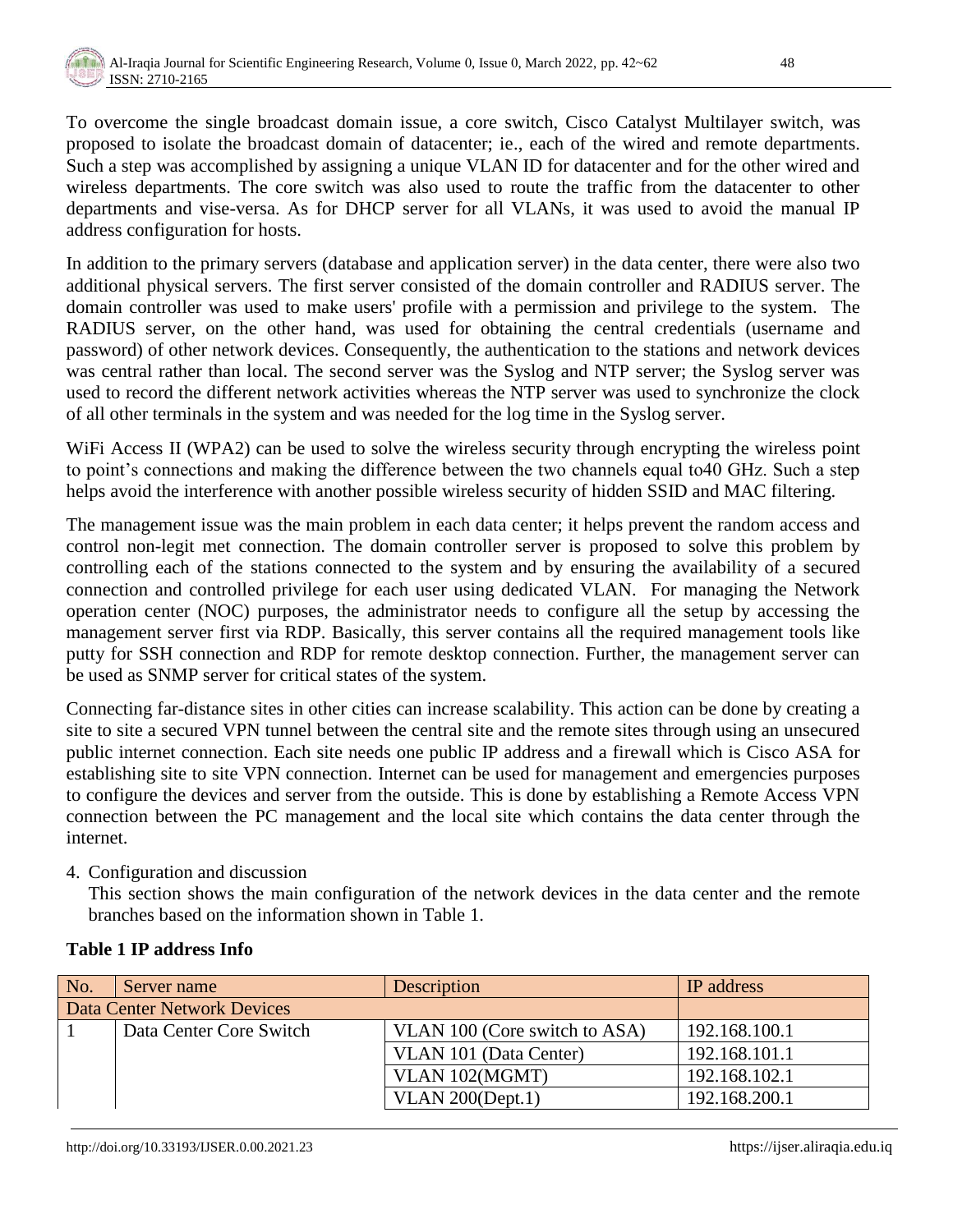

|                     |                                | VLAN $201$ (Dept.2)     | 192.168.201.1    |  |  |
|---------------------|--------------------------------|-------------------------|------------------|--|--|
|                     |                                | <b>VLAN 202(Dept.3)</b> | 192.168.202.1    |  |  |
|                     |                                | <b>VLAN 203(Dept.4)</b> | 192.168.203.1    |  |  |
|                     |                                | <b>VLAN 204(Dept.5)</b> | 192.168.204.1    |  |  |
| $\overline{2}$      | Data Center Firewall           | Private (VLAN 100)      | 192.168.100.2    |  |  |
|                     |                                | Public                  | Assigned by ISP  |  |  |
| <b>Servers</b>      |                                |                         |                  |  |  |
|                     | Database                       | <b>VLAN 101</b>         | 192.168.101.2    |  |  |
| $\sqrt{2}$          | Application                    | <b>VLAN 101</b>         | 192.168.101.3    |  |  |
| $\overline{3}$      | Domain Controller + RADIUS     | <b>VLAN 101</b>         | 192.168.101.4    |  |  |
| 4                   | $Syslog + NTP$                 | <b>VLAN 101</b>         | 192.168.101.5    |  |  |
|                     | <b>Local Sites</b>             |                         |                  |  |  |
| $\mathbf{1}$        | <b>MGMT</b> stations           | <b>VLAN 102</b>         | 192.168.102.0/24 |  |  |
| $\overline{2}$      | Dep.1 Stations                 | <b>VLAN 200</b>         | 192.168.200.0/24 |  |  |
| 3                   | Dep.2 Stations                 | <b>VLAN 201</b>         | 192.168.201.0/24 |  |  |
| 4                   | Dep.3 Stations                 | <b>VLAN 202</b>         | 192.168.202.0/24 |  |  |
| 5                   | Dep.4 Stations                 | <b>VLAN 203</b>         | 192.168.203.0/24 |  |  |
| 6                   | Dep.5 Stations                 | <b>VLAN 204</b>         | 192.168.204.0/24 |  |  |
| <b>Remote Sites</b> |                                |                         |                  |  |  |
| $\mathbf{1}$        | <b>Remote Branch1 Firewall</b> | Public                  | Assigned by ISP  |  |  |
|                     |                                | Private                 | 172.31.1.1       |  |  |
| $\overline{2}$      | <b>Remote Branch2 Firewall</b> | Public                  | Assigned by ISP  |  |  |
|                     |                                | Private                 | 172.31.2.1       |  |  |
| 3                   | <b>Remote Branch1 Stations</b> |                         | 172.31.1.0/24    |  |  |
| $\overline{4}$      | <b>Remote Branch2 Stations</b> |                         | 172.31.2.0/24    |  |  |

First to configure the steps below are needed to configure core switch (Catalyst Cisco Multilayer Switch 3750) in the data center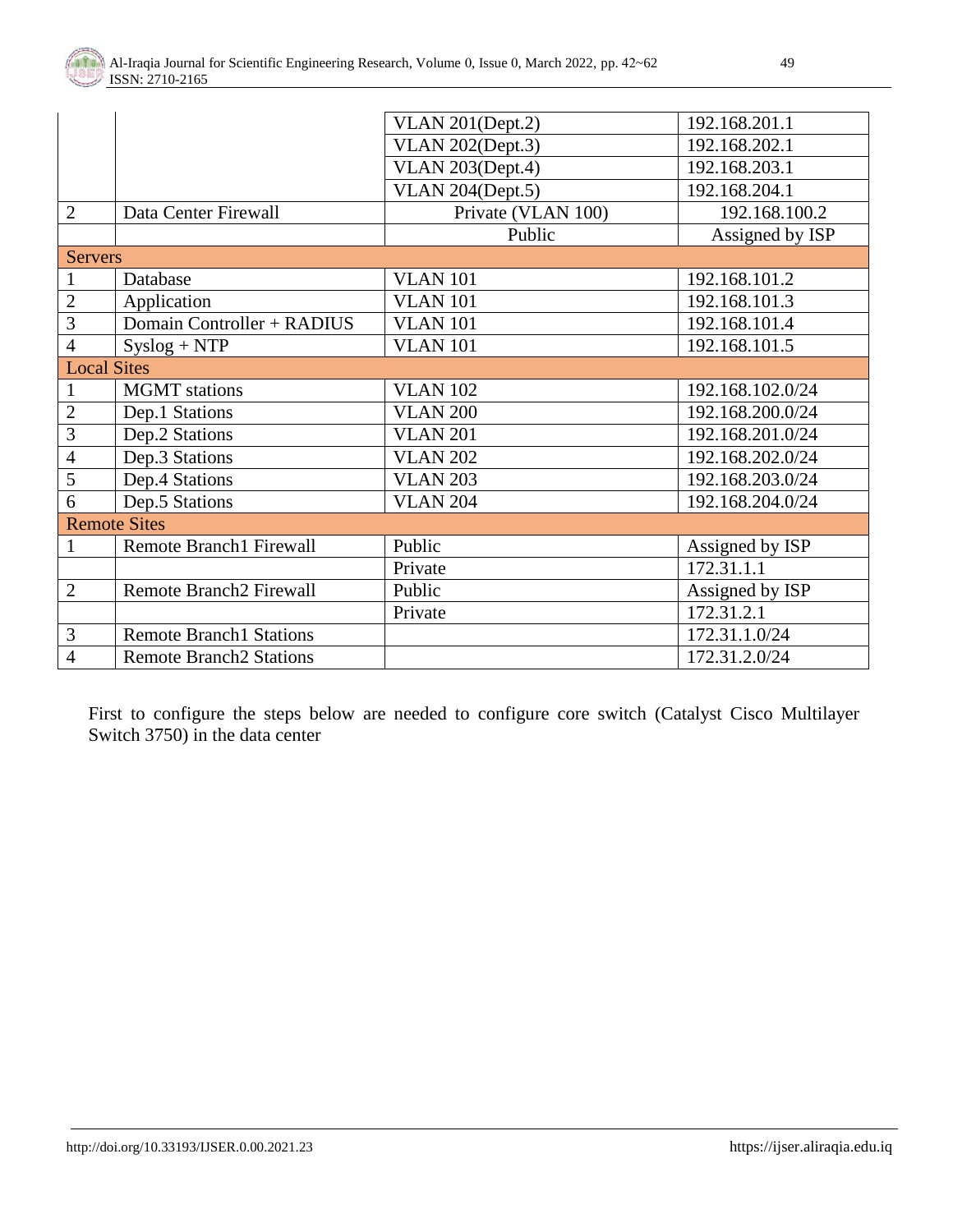

# 1- Assign the ports to specific VLANs

```
!interface connected to Cisco ASA 5510
interface FastEthernet0/1
      switchport access vlan 100
      switchport mode access
!
!interface connected to Data Center
interface FastEthernet0/2
      switchport access vlan 101
      switchport mode access
!
!interface connected to MGMT
interface FastEthernet0/3
      switchport access vlan 102
      switchport mode access
!
!interface connected to Dept.1
interface FastEthernet0/3
      switchport access vlan 200
     switchport mode access
!
!interface connected to Dept.2
interface FastEthernet0/3
     switchport access vlan 201
      switchport mode access
!
!interface connected to Dept.3
interface FastEthernet0/3
      switchport access vlan 202
      switchport mode access
!
!interface connected to Dept.4
interface FastEthernet0/3
      switchport access vlan 203
      switchport mode access
!
!interface connected to Dept.5
interface FastEthernet0/3
     switchport access vlan 204
      switchport mode access
```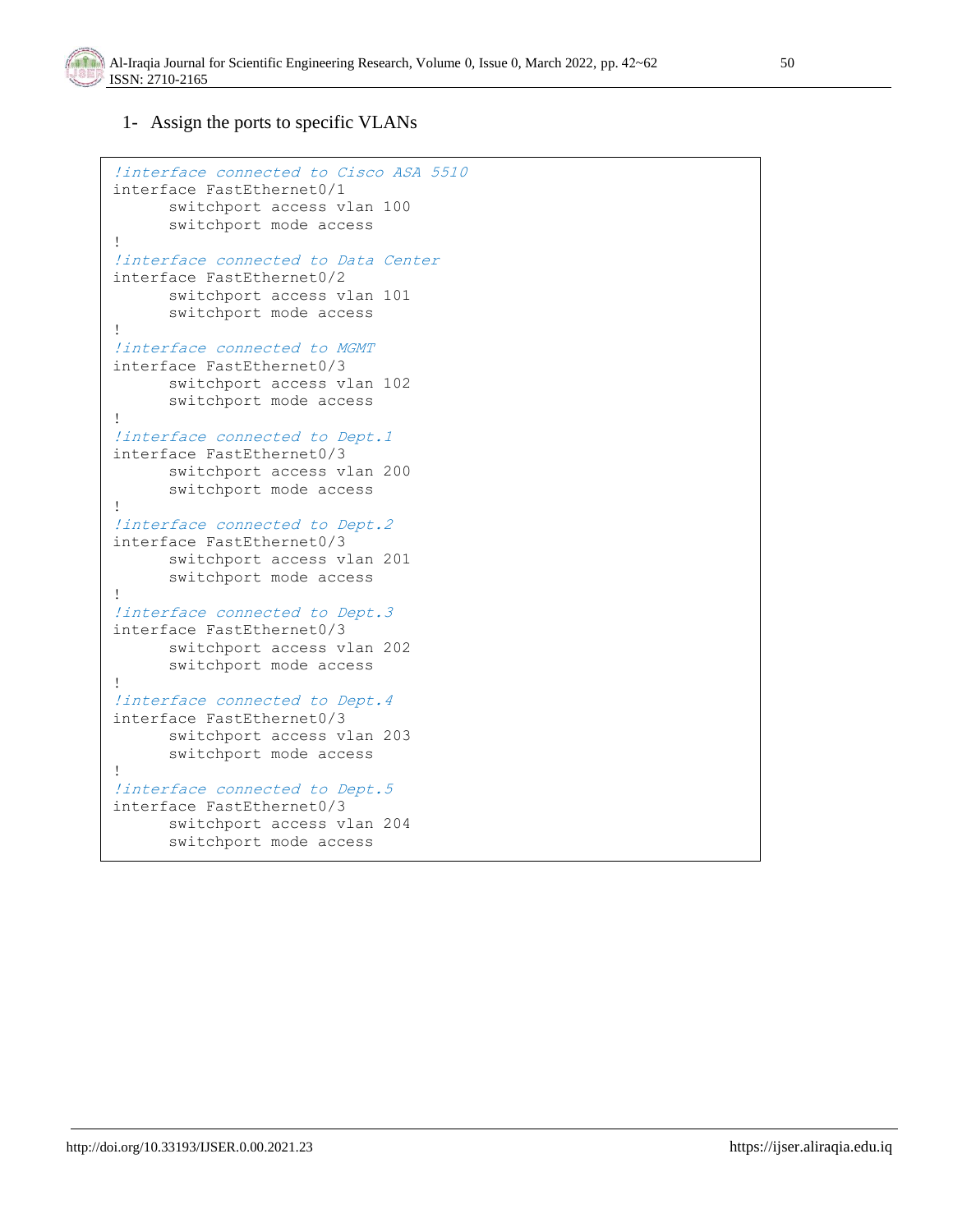#### 2- Assign IP addresses to each VLAN

```
!IP address of Core Switch-to-ASA VLAN
interface Vlan100
      ip address 192.168.100.1 255.255.255.0
!
!IP address of Data Center VLAN
interface Vlan101
      ip address 192.168.101.1 255.255.255.0
!
!IP address of MGMT VLAN
interface Vlan102
      ip address 192.168.102.1 255.255.255.0
!
!IP address of Dept.1 VLAN
interface Vlan200
      ip address 192.168.200.1 255.255.255.0
!
!IP address of Dept.2 VLAN
interface Vlan201
      ip address 192.168.201.1 255.255.255.0
!
!IP address of Dept.3 VLAN
interface Vlan202
      ip address 192.168.202.1 255.255.255.0
!
!IP address of Dept.4
interface Vlan203
      ip address 192.168.203.1 255.255.255.0
!
!IP address of Dept.5 VLAN
interface Vlan204
      ip address 192.168.204.1 255.255.255.0
```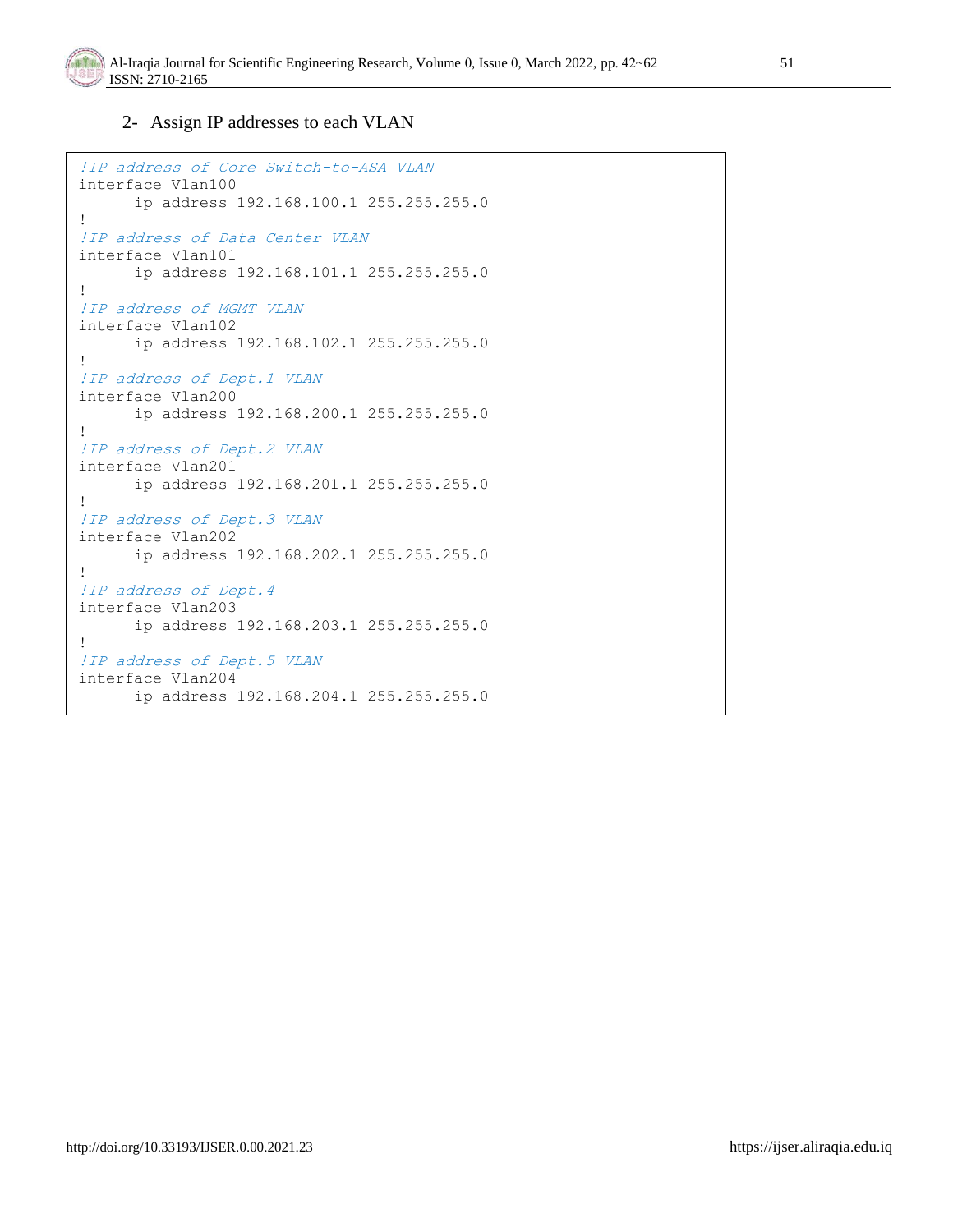3- Configure DHCP Server for all VLANs except Data Center VLAN (Note that the DHCP Pool for all VLANs is from Host ID= 50 to Host ID= 100 and the DNS for all VLANs is the IP address of Domain Controller which is 192.168.101.4)

```
!Exclude all the IP address from DHCP Pools
ip dhcp excluded-address 192.168.102.1 192.168.102.49
ip dhcp excluded-address 192.168.102.101 192.168.102.254
ip dhcp excluded-address 192.168.200.1 192.168.200.49
ip dhcp excluded-address 192.168.200.101 192.168.200.254
ip dhcp excluded-address 192.168.201.1 192.168.201.49
ip dhcp excluded-address 192.168.201.101 192.168.201.254
ip dhcp excluded-address 192.168.202.1 192.168.202.49
ip dhcp excluded-address 192.168.202.101 192.168.202.254
ip dhcp excluded-address 192.168.203.1 192.168.203.49
ip dhcp excluded-address 192.168.203.101 192.168.203.254
ip dhcp excluded-address 192.168.204.1 192.168.204.49
ip dhcp excluded-address 192.168.204.101 192.168.204.254
!
!DHCP pool for MGMT VLAN
ip dhcp pool MGMT VLAN
      network 192.168.102.0 255.255.255.0
      default-router 192.168.102.1
      dns-server 192.168.101.4
!
!DHCP pool for Dept.1 VLAN
ip dhcp pool Dept.1 VLAN
      network 192.168.200.0 255.255.255.0
      default-router 192.168.200.1
      dns-server 192.168.101.4
!
!DHCP pool for Dept.2 VLAN
ip dhcp pool Dept.2 VLAN
      network 192.168.201.0 255.255.255.0
      default-router 192.168.201.1
      dns-server 192.168.101.4
!
!DHCP pool for Dept.3 VLAN
ip dhcp pool Dept.3 VLAN
      network 192.168.202.0 255.255.255.0
      default-router 192.168.202.1
      dns-server 192.168.101.4
!
!DHCP pool for Dept.4 VLAN
ip dhcp pool Dept.4 VLAN
      network 192.168.203.0 255.255.255.0
      default-router 192.168.203.1
      dns-server 192.168.101.4
!
!DHCP pool for Dept.5 VLAN
ip dhcp pool Dept.5 VLAN
     network 192.168.204.0 255.255.255.0
      default-router 192.168.204.1
      dns-server 192.168.101.4
```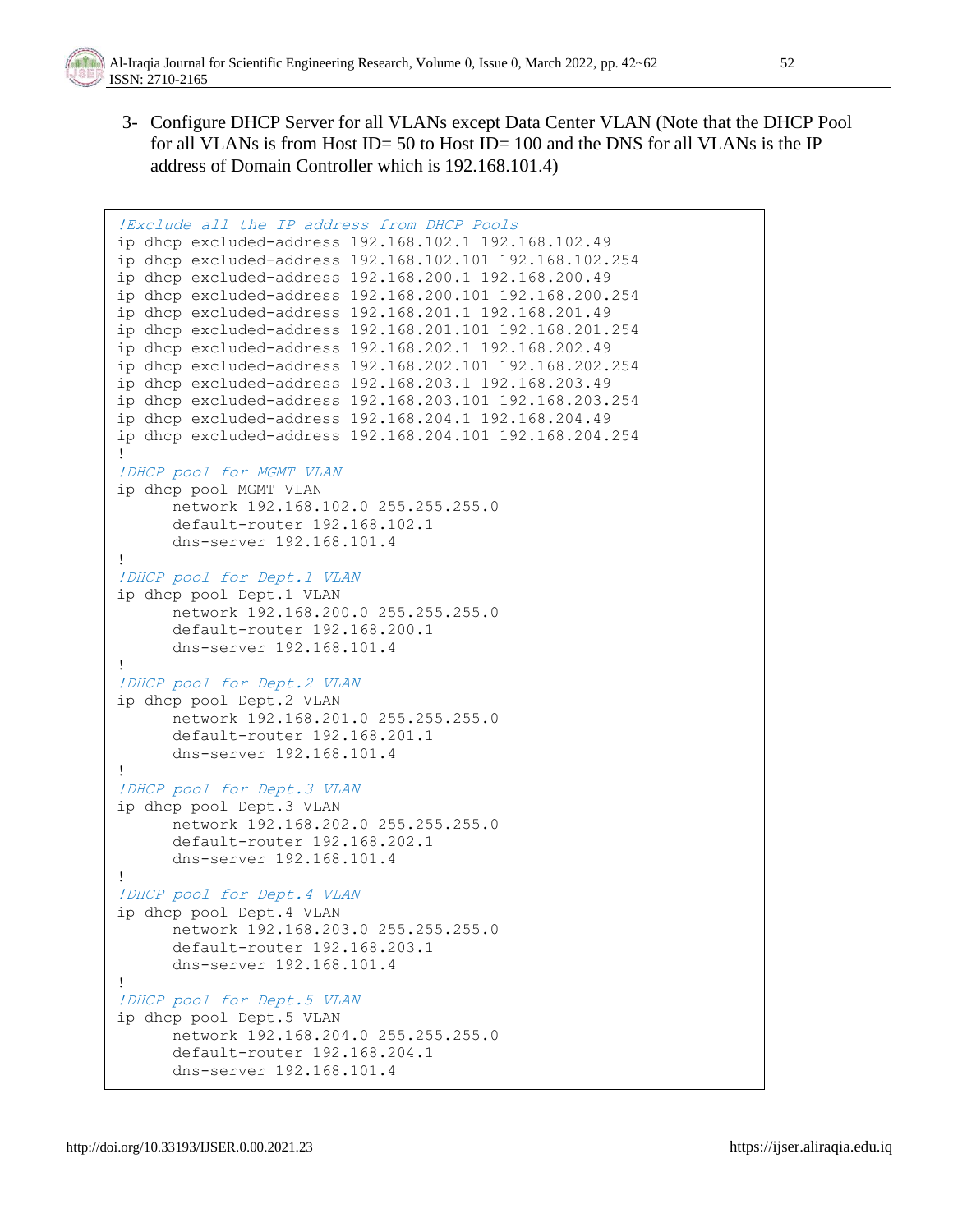

4- Enable IP routing and configure the required routes

```
!Enable IP routing
ip routing
!
!Default route to Cisco ASA 5510
ip route 0.0.0.0 0.0.0.0 192.168.100.2
```
5- Configure the core switch as RADIUS client and connect it to the RADIUS server (IP address of the RADIUS server is 192.168.101.4)

```
!Enable authentication and authorization through RADIUS Server
aaa new-model
aaa authentication login default group radius local 
aaa authorization exec default group radius group radius local
!
!Define RADIUS Server and its secret key
radius-server host 192.168.101.4 auth-port 1645 key SECRET1
!
!Enable SSH authentication through RADIUS server
line vty 0 4
     login authentication default
     transport input ssh
line vty 5 15
      login authentication default
      transport input ssh
```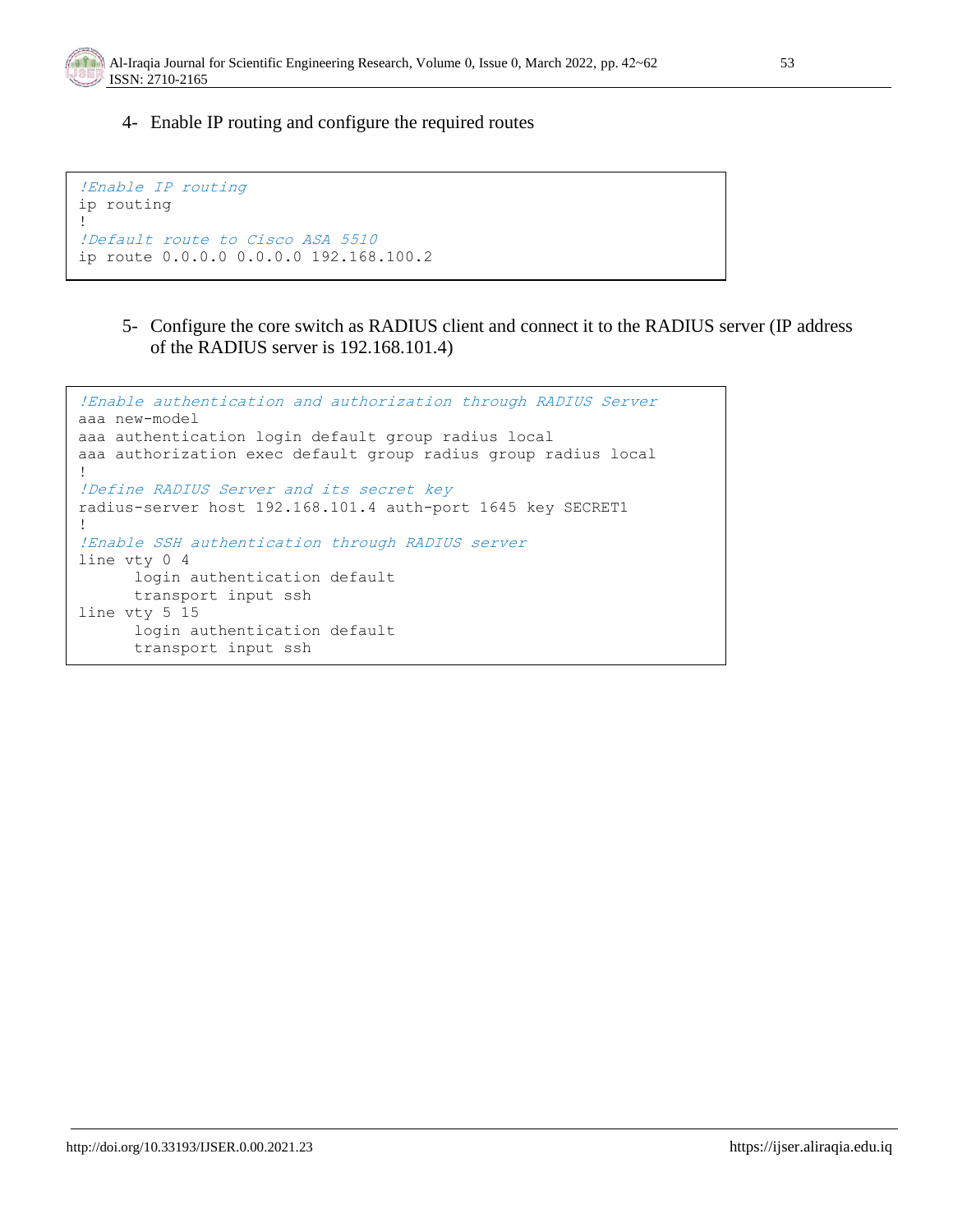6- Configure the core switch as Syslog and NTP client and connect it to the Syslog and NTP server (IP address of the Syslog server is 192.168.101.5)

```
!Connect to Syslog server
logging trap debugging
logging 192.168.101.5
!
!Connect to NTP server
ntp server 192.168.101.5 key 0
```
7- Configure the necessary access control list to prevent all VLANs (except MGMT VLAN) and the remote branches to access the Data Center VLAN using RDP and SSH.

```
!Access list that deny remote sites from accessing Data Center using 
RDP or SSH
access-list 101 deny tcp 172.31.0.0 0.0.255.255 192.168.101.0 
0.0.0.255 eq 3389
access-list 101 deny udp 172.31.0.0 0.0.255.255 192.168.101.0 
0.0.0.255 eq 3389
access-list 101 deny tcp 172.31.0.0 0.0.255.255 192.168.101.0 
0.0.0.255 eq 22
access-list 101 permit ip 172.31.0.0 0.0.255.255 192.168.101.0 
0.0.0.255
!
!Access list that deny local sites (except MGMT VLAN) from accessing 
Data Center using RDP or SSH
access-list 102 permit tcp 192.168.102.0 0.255.255.255 192.168.101.0 
0.0.0.255 eq 3389
access-list 102 permit udp 192.168.102.0 0.255.255.255 192.168.101.0 
0.0.0.255 eq 3389
access-list 102 permit tcp 192.168.102.0 0.255.255.255 192.168.101.0 
0.0.0.255 eq 22
access-list 102 deny tcp 192.168.0.0 0.0.255.255 192.168.101.0 
0.0.0.255 eq 3389
access-list 102 deny udp 192.168.0.0 0.0.255.255 192.168.101.0 
0.0.0.255 eq 3389
access-list 102 deny tcp 192.168.0.0 0.0.255.255 192.168.101.0 
0.0.0.255 eq 22
access-list 102 permit ip 192.168.0.0 0.0.255.255 192.168.101.0 
0.0.0.255
!
!Access list that deny remote sites from accessing Data Center using 
RDP or SSH
interface Vlan100
      ip access-group 102 in
interface Vlan101
      ip access-group 101 out
```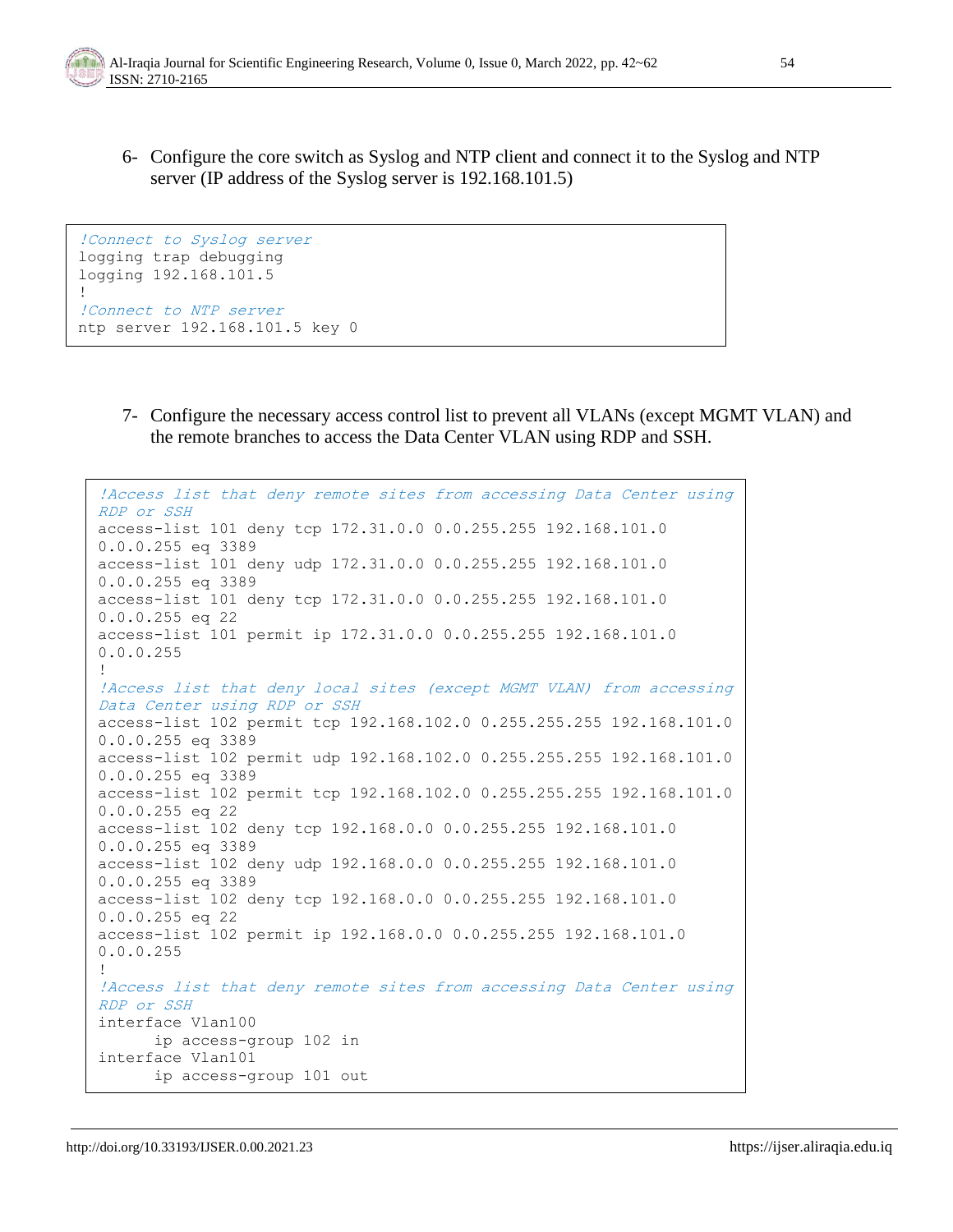Then configure the local firewall ASA (Cisco ASA 5510) to provide site-site VPN connection to remote branches (the public IP address is required for the outside interface and assigned by ISP).

1- Configure the interfaces (IP address, name and security level)

```
!Outside interface connected to Internet (Public IP address is 
assigned by ISP)
interface GigabitEthernet0/0
nameif outside
security-level 0
ip address DataCenterPublicIPAdd DataCenterPublicSubMask
!
!Inside interface connected to Core Switch
interface GigabitEthernet0/1
nameif inside
security-level 100
ip address 192.168.100.2 255.255.255.0
```
#### 2- Configure necessary routes

```
!Outside route connected to Internet (Assigned by ISP)
route outside 0.0.0.0 0.0.0.0 DataCenterDefGat
!
!Inside route connected to internal network via Core Switch
route inside 192.168.0.0 255.255.0.0 192.168.100.1
```
3- Configure the Internet Security Association and Key Management Protocol (ISAKMP) policies for IKEv1 (authentication, encryption, hash, Diffie-Hellman and lifetime) and enable IKEv1 on the outside interface that terminates the VPN tunnel

```
!ISAKMP Policies for IKEv1
crypto ikev1 policy 10
      authentication pre-share
      encryption aes-256
      hash sha
      group 5
      lifetime 86400
!
!Enable IKEv1 on the outside interface
crypto ikev1 enable outside
```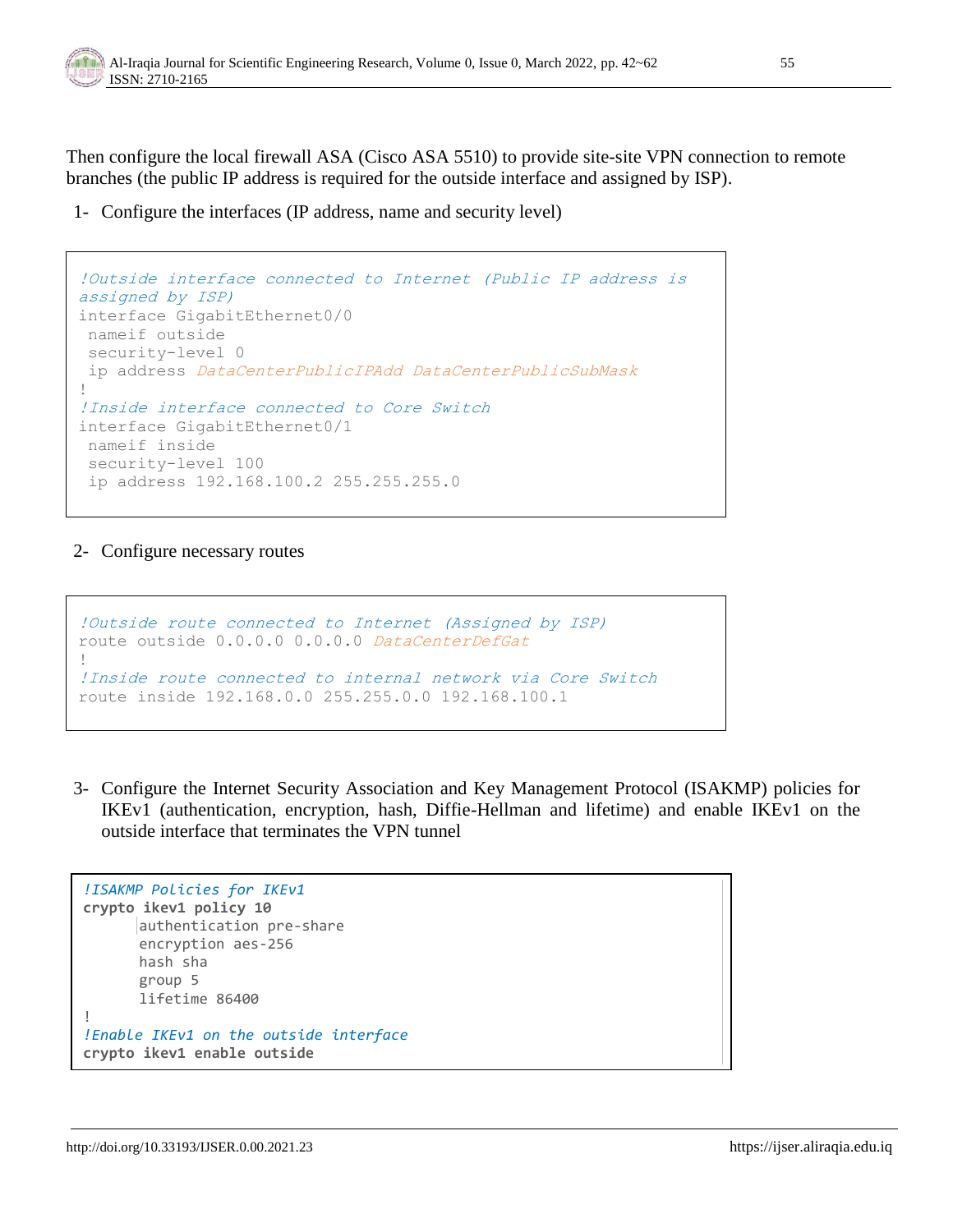

4- Configure IKEv1 transform set to protect data transferred and IPSec SA lifetime

```
!IKEv1 transform-set
crypto ipsec ikev1 transform-set TS esp-aes-256 esp-sha-hmac
!
!IPSec SA lifetime
crypto ipsec security-association lifetime seconds 86400
```
5- Configure ACLs (Access Control List) for interesting traffic, one for each remote site

```
!ACL for interesting traffic to Remote Site 1
access-list RS1 extended permit ip 192.168.1.0 255.255.255.0 
172.31.1.0 255.255.255.0
access-list RS1 extended permit ip 192.168.101.0 255.255.255.0 
172.31.1.0 255.255.255.0
!
!ACL for interesting traffic to Remote Site 2
access-list RS1 extended permit ip 192.168.1.0 255.255.255.0 
172.31.2.0 255.255.255.0
access-list RS1 extended permit ip 192.168.101.0 255.255.255.0 
172.31.2.0 255.255.255.0
```
6- Configure LAN-to-LAN tunnels, one for each Remote Site

```
!Substitute the tunnel-group name with the public IP addresses of 
the remote firewall
!Tunnel group for Remote Site 1
tunnel-group Branch1IPAdd type ipsec-121
tunnel-group Branch1IPAdd ipsec-attributes
     ikev1 pre-shared-key SiteSecret1
!
!Tunnel group for Remote Site 2
tunnel-group Branch2IPAdd type ipsec-121
tunnel-group Branch2IPAdd ipsec-attributes
     ikev1 pre-shared-key SiteSecret2
```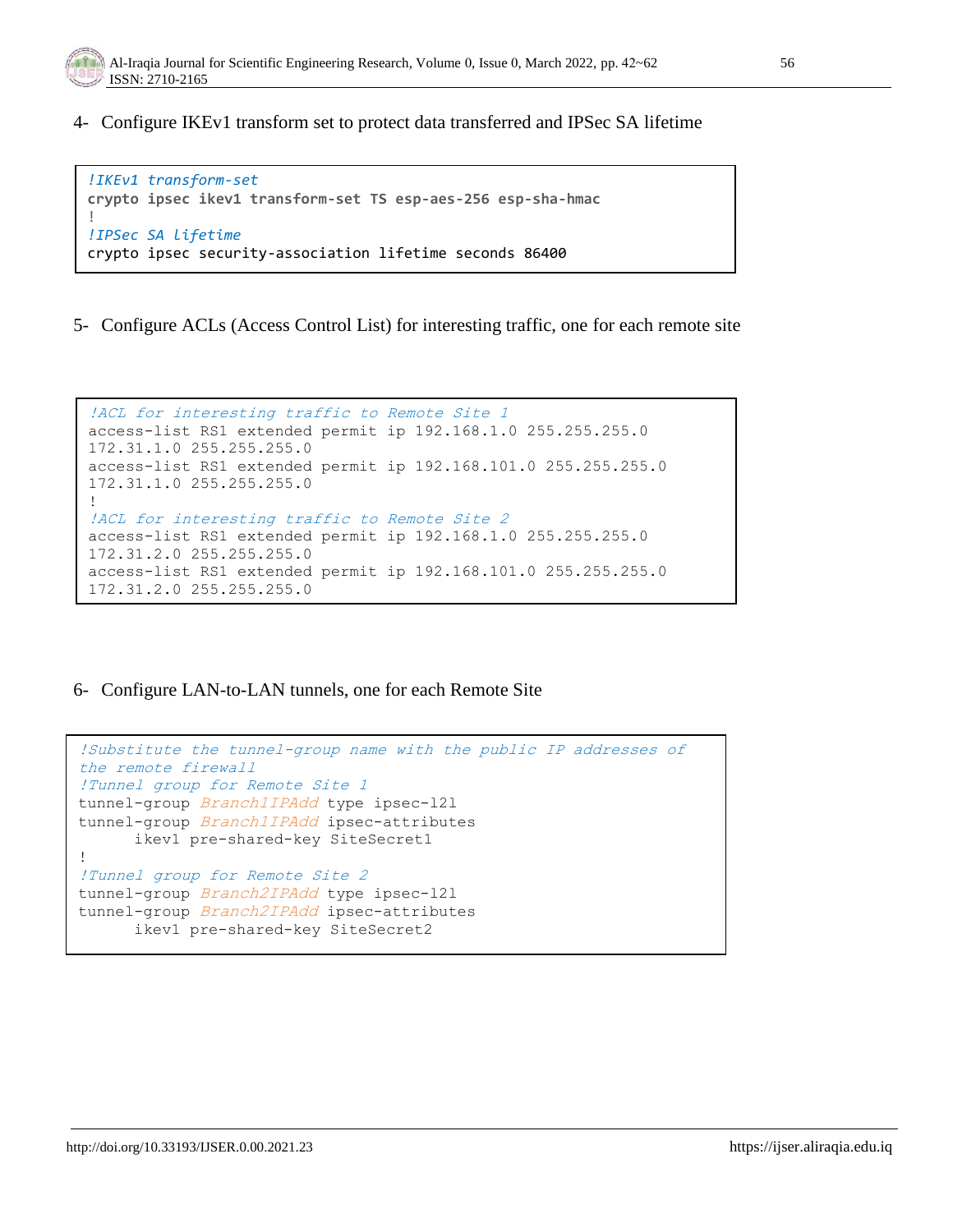

7- Configure the crypto maps (one for each Remote Site) then apply them to the outside interface

```
!Crypto map for Remote Site 1 (peer IP address is assigned by peer ISP)
crypto map Outside_Map 10 match address RS1
crypto map Outside Map 10 set peer Branch1PublicIPAdd
crypto map Outside_Map 10 set security-association lifetime seconds 
86400
!
!Crypto map for Remote Site 2 (peer IP address is assigned by peer ISP)
crypto map Outside_Map 11 match address RS2
crypto map Outside Map 11 set peer Branch2PublicIPAdd
crypto map Outside_Map 11 set security-association lifetime seconds 
86400
!
!Apply crypto map to outside interface
crypto map Outside_Map interface outside
```
8- Configure the local firewall as Syslog and NTP client

```
!Connect to Syslog server
logging enable
logging trap debugging
logging host inside 192.168.101.5
!
!Connect to NTP server
ntp server 192.168.101.5
```
9- Configure the local firewall as RADIUS client

```
!Connect to RADIUS server
aaa-server AuthOutbound (inside) host 192.168.101.4
      key SECRET2
```
For remote firewalls (Cisco ASA 5505) in branch1 and branch2 the following steps are applied to establish the connection between them and the local firewall (Cisco ASA 5510) in the datacenter (these steps are used in the firewall in branch1 and can be applied to firewall in branch2 with few changes in parameters like the IP addresses and access control list).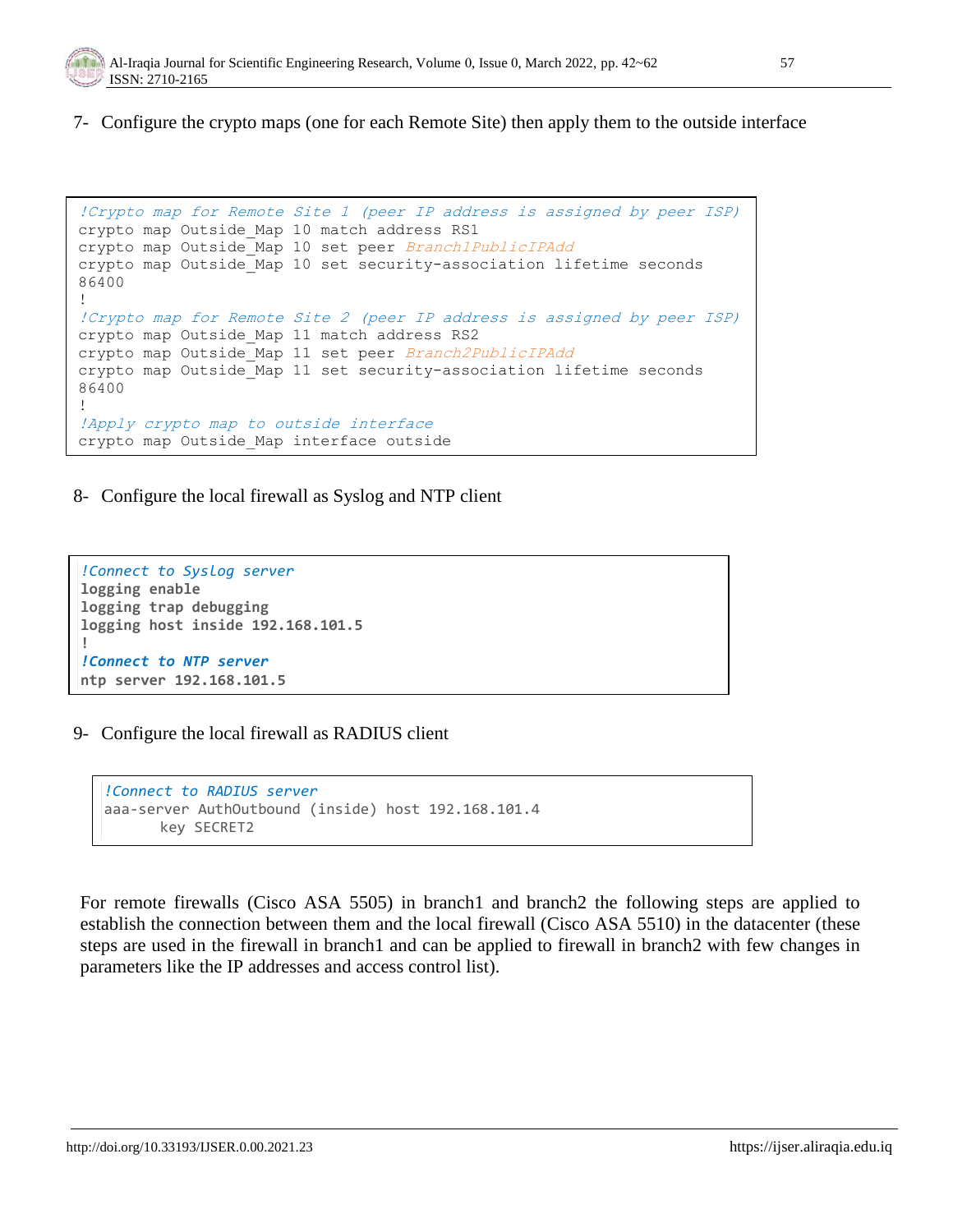

1- Configure the remote firewall interfaces (IP address, name and security level)

```
!Outside interface connected to Internet (Public IP address is 
assigned by ISP)
interface Vlan2
nameif outside
security-level 0
ip address Branch1IPAdd Branch1SubMask
!
!Inside interface connected to internal network
interface Vlan1
nameif inside
security-level 100
ip address 172.31.1.1 255.255.255.0
```
# 2- Configure the default routes

```
!Outside route connected to Internet
route outside 0.0.0.0 0.0.0.0 Branch1DefGat
```
# 3- Configure it as DHCP server

```
!DHCP server configuration
dhcpd address 172.31.1.10-172.31.1.30 inside
dhcpd dns 192.168.101.4
```
4- Configure the Internet Security Association (SA) and the Key Management Protocol (ISAKMP) policies for IKEv1 (authentication, encryption, hash, Diffie-Hellman and lifetime) and enable IKEv1 on the outside interface that terminates the VPN tunnel

```
!ISAKMP Policies for IKEv1
crypto ikev1 policy 10
      authentication pre-share
      encryption aes-256
      hash sha
      group 5
      lifetime 86400
!
!Enable IKEv1 on the outside interface
crypto ikev1 enable outside
```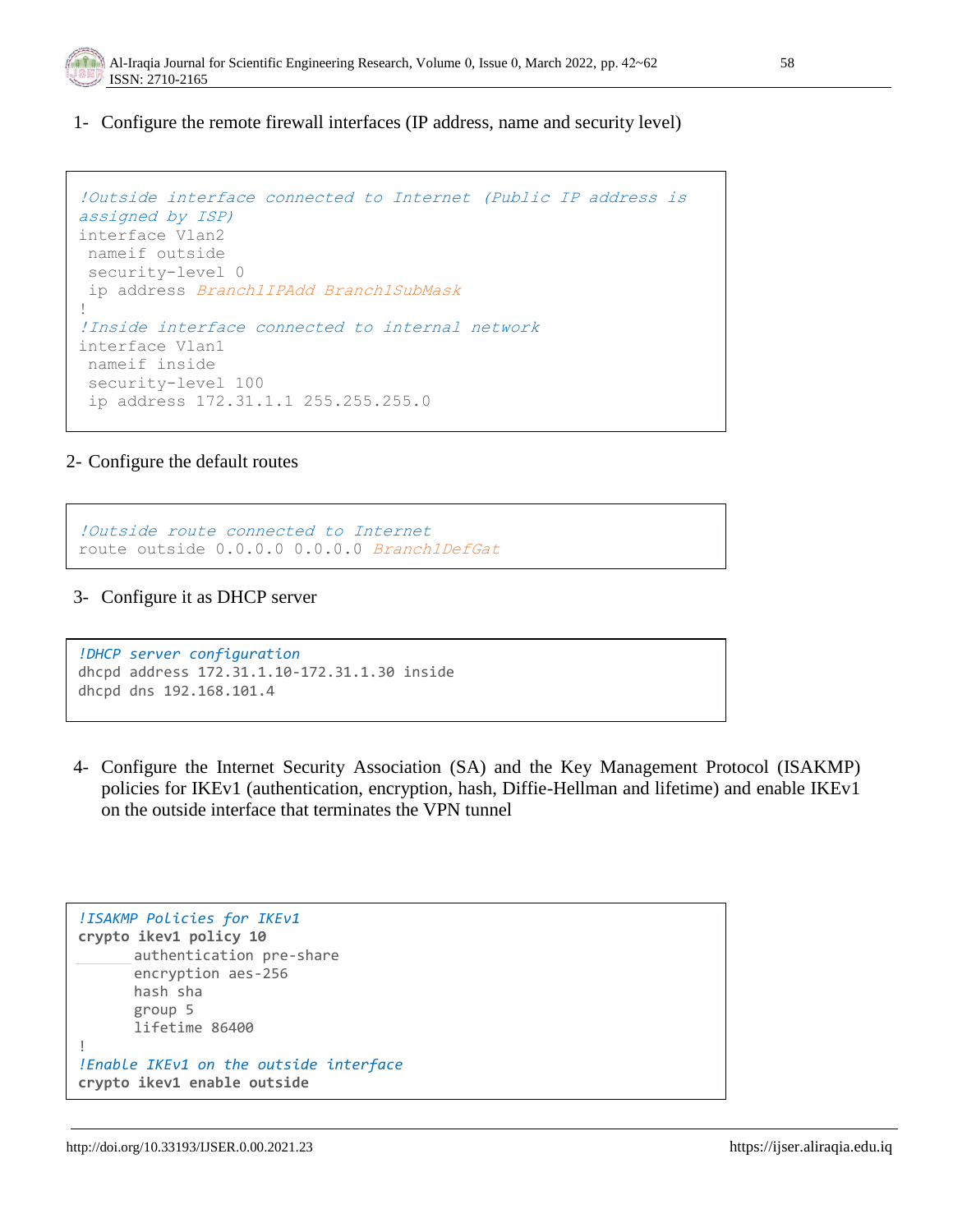

5- Configure IKEv1 transform set to protect the data transferrd and IPSec SA lifetime

```
!IKEv1 transform-set
crypto ipsec ikev1 transform-set TS esp-aes-256 esp-sha-hmac
!
!IPSec SA lifetime
crypto ipsec security-association lifetime seconds 86400
```
6- Configure the ACL (Access Control List) for the interesting traffic to the Data Center

```
!ACL for interesting traffic to Remote Site 1
access-list LS extended permit ip 172.31.1.0 255.255.255.0
192.168.1.0 255.255.255.0 
access-list LS extended permit ip 172.31.1.0 255.255.255.0
192.168.101.0 255.255.255.0
```
7- Configure LAN-to-LAN tunnel to the Data Center

```
!Substitute the tunnel-group name with the public IP addresses of 
the local firewall
!Tunnel group to the Data Center
tunnel-group DataCenterPublicIPAdd type ipsec-121
tunnel-group DataCenterPublicIPAdd ipsec-attributes
     ikev1 pre-shared-key SiteSecret1
```
8- Configure the crypto map then apply them to the outside interface

```
!Crypto map configuration
crypto map Outside_Map 10 match address LS
crypto map Outside_Map 10 set peer DataCenterPublicIPAdd
crypto map Outside_Map 10 set security-association lifetime seconds 
86400
!
!Apply crypto map to outside interface 
crypto map Outside_Map interface outside
```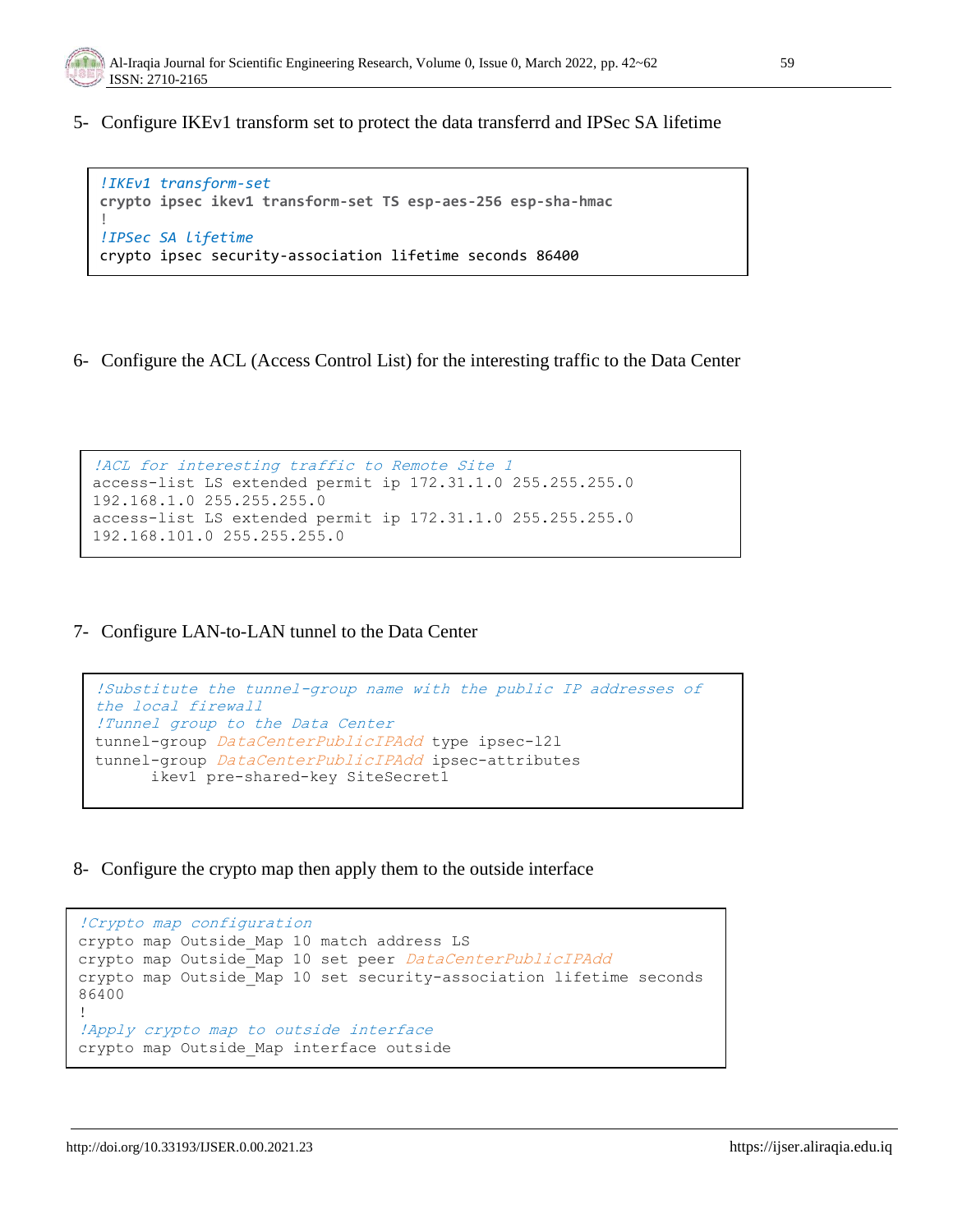

9- Configure the remote firewall as Syslog and NTP client

*!Connect to Syslog server* **logging enable logging trap debugging logging host inside 192.168.101.5 !** *!Connect to NTP server* **ntp server 192.168.101.5**

## 10- Configure the remote firewall as RADIUS client

```
!Connect to RADIUS server
aaa-server AuthOutbound (inside) host 192.168.101.4
      key SECRET2
```

```
!Outside interface connected to Internet
interface Vlan1
nameif outside
security-level 0
ip address Branch2IPAdd Branch2SubMask
!
!Inside interface connected to internal network
interface Vlan2
nameif inside
security-level 100
ip address 172.31.2.1 255.255.255.0
```
## **Conclusion**

In this work, an enhanced E-learning system has been proposed. For managing the accounts' accessibility and privileges, a domain controller server has been introduced, and a network segmentation was intended to separate the network into multiple broadcast domains to avoid broadcast problems, like that of a broadcast storm. Besides, to achieve the scalability, VPN secured tunnels have been used to connect several far distance sites through the Internet. To conclude, by applying the proposed approaches in securing and managing the network parts, the e-learning system has been given a high level of stable performance in the aspect of stability, integrity, confidently on both the network and application layer.

# **Future Work**

High availability – Redundancy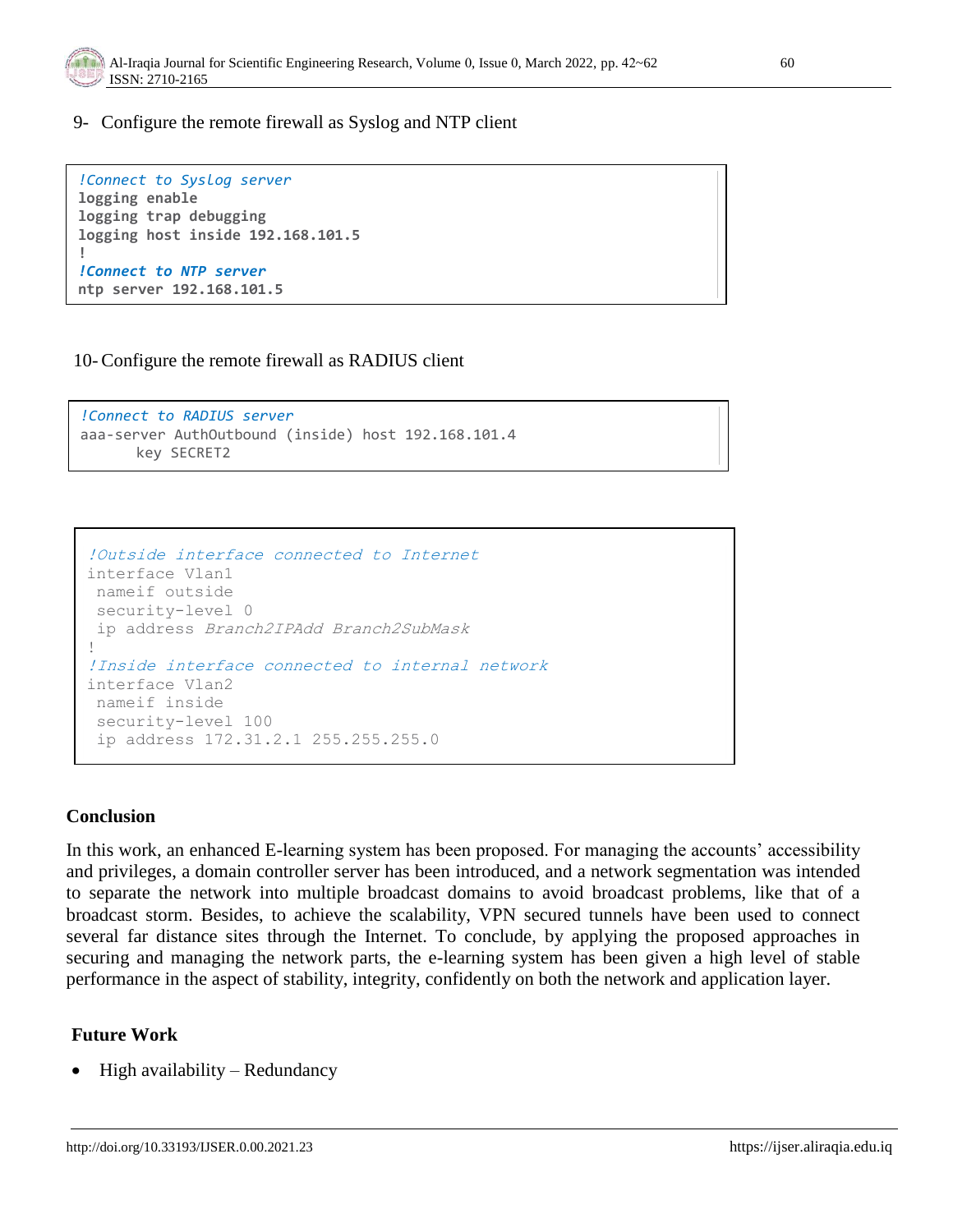Peer-to-peer storage aims to build large-scale, reliable and available storage from many small-scale unreliable, low-availability distributed hosts. Data redundancy is the key to any data guarantees. However, preserving redundancy in the face of highly dynamic membership is costly. Consequently, the researchers used a simple resource usage model to measure the behavior from the Gnutella filesharing network. This usage helps to argue that the large-scale cooperative storage is limited by likely dynamics and cross-system bandwidth - not by local disk space. The researchers further examined some bandwidth optimization strategies, like the delayed response to failures, admission control, and the load-shifting. They found that such strategies do not alter the underlying problem. Accordingly, they concluded that when redundancy, data scale, and dynamics are all high, the needed cross-system bandwidth is unreasonable.

• Encryption (network level) for intranet users

With the improvement of information level, more and more enterprises are conscious of the importance of the intranet security. Usually, a variety of means, such as IDS, IPS, firewalls, and VPN are utilized to ensure that the intranet can work correctly. However, they only defend attacks from an external network; this is because all these measures are based on the assumption that the internal network is reliable. However, the reality is often not like this. According to the survey of FBI/CSI, more than 80% attacks come from internal staffs. They may bring viruses into intranet with the mobile disk, and take sensitive information away from the intranet. If no useful measure is devised to manage the whole internal network, the internet is then considered unreliable and uncontrollable.

• SAN for data storage

With the increasing requirement for large storage repositories, network storage has become essential for massive data storage. Vast amounts of new data are generated by humans every year. Humans and applications use data in various formats, including texts, video, audio, and images. It is very much vital for the network storage system to have a high capacity, high availability and scalable. With the help of SAN and NAS, storage can be efficiently utilized. Both technologies alleviate the need to eliminate direct-attached storage to aid more flexible storage access. SAN and NAS use open industry-standard network protocols to provide storage facility. NAS uses NFS and CIFS protocol, and SAN uses the iSCSI, FCP and FCoE protocols to ensure the facility of the storage.

## **REFERENCES**

[1] Akin T.," Hardening Cisco Routers," O'Reilly & Associates, 2002.

[2] Kim J., Lee K., Lee C.," Design and Implementation of Integrated Security Engine for Secure Networking," In Proceedings International Conference on Advanced Communication Technology, 2004.

[3] Chen S., Iyer R., and Whisnant K., "Evaluating the Security Threat of Firewall Data Corruption Caused by Instruction Transient Errors," *In Proceedings of the 2002 International Conference on Dependable Systems & Network, Washington, D.C., 2002.* 

[4] Kim H., "Design and Implementation of a Private and Public Key Crypto Processor and Its Application to a Security System," *IEEE Transactions on Consumer Electronics*, vol. 50, no. 1, FEBRUARY 2004.

[5] Security Problems in Campus Network and Its Solutions, 1Lalita Kumari, 2Swapan Debbarma, 3Radhey Shyam, Department of Computer Science1-2, NIT Agartala, India, National Informatics Centre, India.

[6] Network Security: History, Importance, and Future "University of Florida Department of Electrical and Computer Engineering Bhavya Daya ".

[7] Ramaswamy Chandramouli, "Analysis of Network Segmentation Techniques in Cloud Data Centers", National Institute of Standards & Technology 100 Bureau Drive, Gaithersburg, MD, USA.

[8] Wagner, Neal & Sahin, Cem Safak & Pena, Jaime & Riordan, James & Neumayer, Sebastian. (2017). Capturing the Security Effects of Network Segmentation via a Continuous-Time Markov Chain Model. 17. 10.22360/springsim.2017.anss.032.